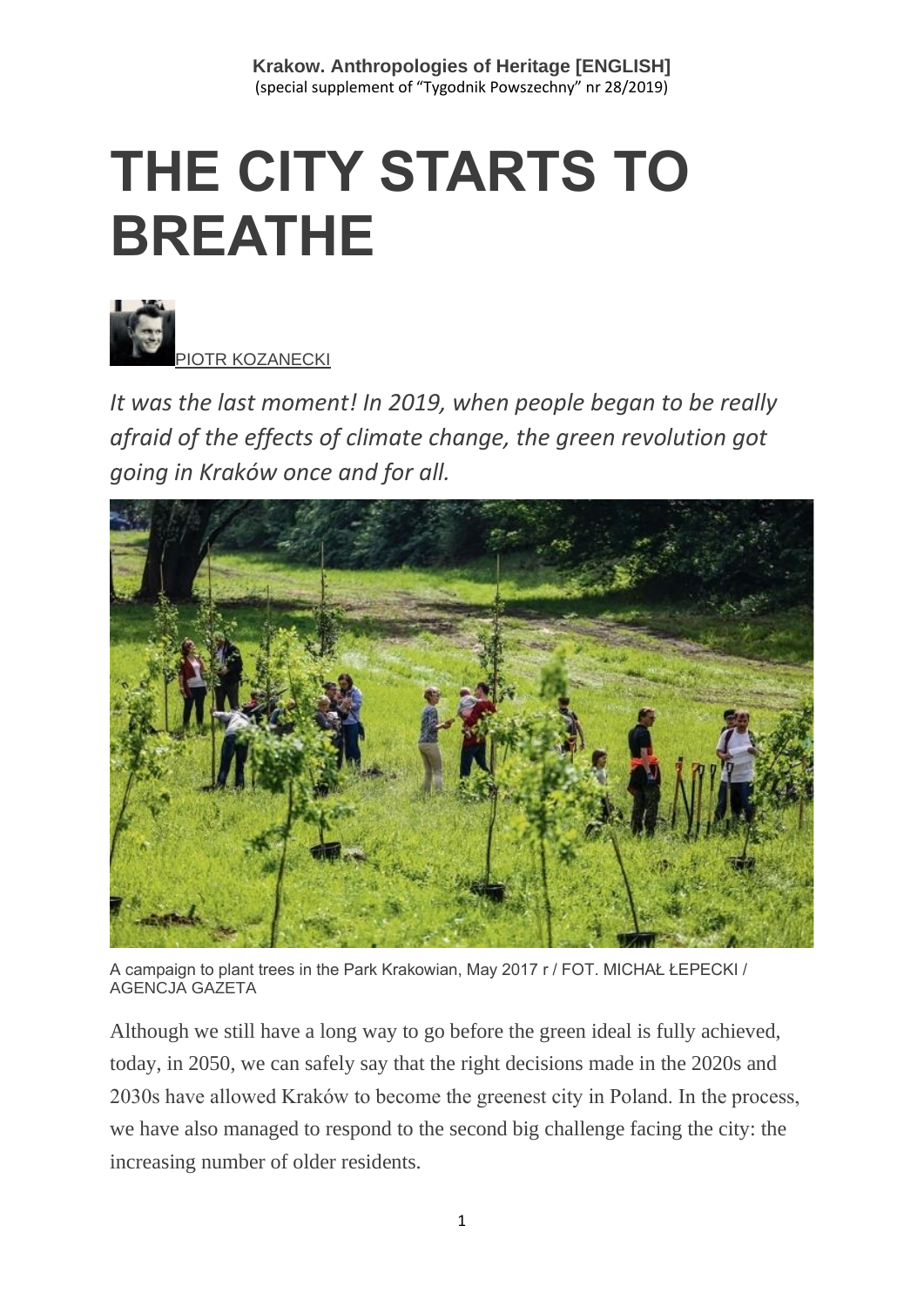In 2020, we knew exactly what needed to be done to prepare for a not-so-bright future. In Kraków, as in other Polish cities, two parallel but independent processes, both very dangerous – global warming and population ageing – had already taken hold by that time. Central and local government was slow to act. On the one hand, more and more money was being spent on green space, but on the other, endless stretches of new asphalt were being laid – car travel was still promoted, defying both the scientific consensus and common sense.

June 2019 turned out to be the hottest on record, but every year after 2023 the June temperatures managed to break the previous record – until 2048. Also in 2019, Poland experienced major shortages in power generation capacity, which were so severe that, for a few days, the country had to buy 10% of its electricity from its neighbours. Kraków managed to avoid the problem at that time – news about the temporary difficulties was reported in the media but was quickly forgotten. In the capital of the Małopolska region, the issue returned with a vengeance in 2024, when for an entire month half of all schools were barely able to function and were forced to have their brand new air conditioners switched on the whole time. These machines, despite being energy efficient, consumed so much power that during one week residents only had electricity for 6 hours a day. And their electricity bills were already three times higher than in 2010.

The purchase of air conditioners for schools, which was financed under a multiannual project involving the city, the Małopolska province and school boards, was the last major attempt of the municipal authorities to respond to the effects of rising temperatures rather than to eliminate their causes. The power cuts in 2024, the thunderstorms that caused flooding on an unprecedented scale (some streets in the Zabłocie district were flooded up to knee level for eight days during the year), the spring flood of 2025 (which washed away the Dębnicki Bridge), and finally the appearance of the tiger mosquito – all this finally resulted in a momentum for truly big changes. Greenery was already an important part of those changes at the time, and since the mid-2020s it has been their key element.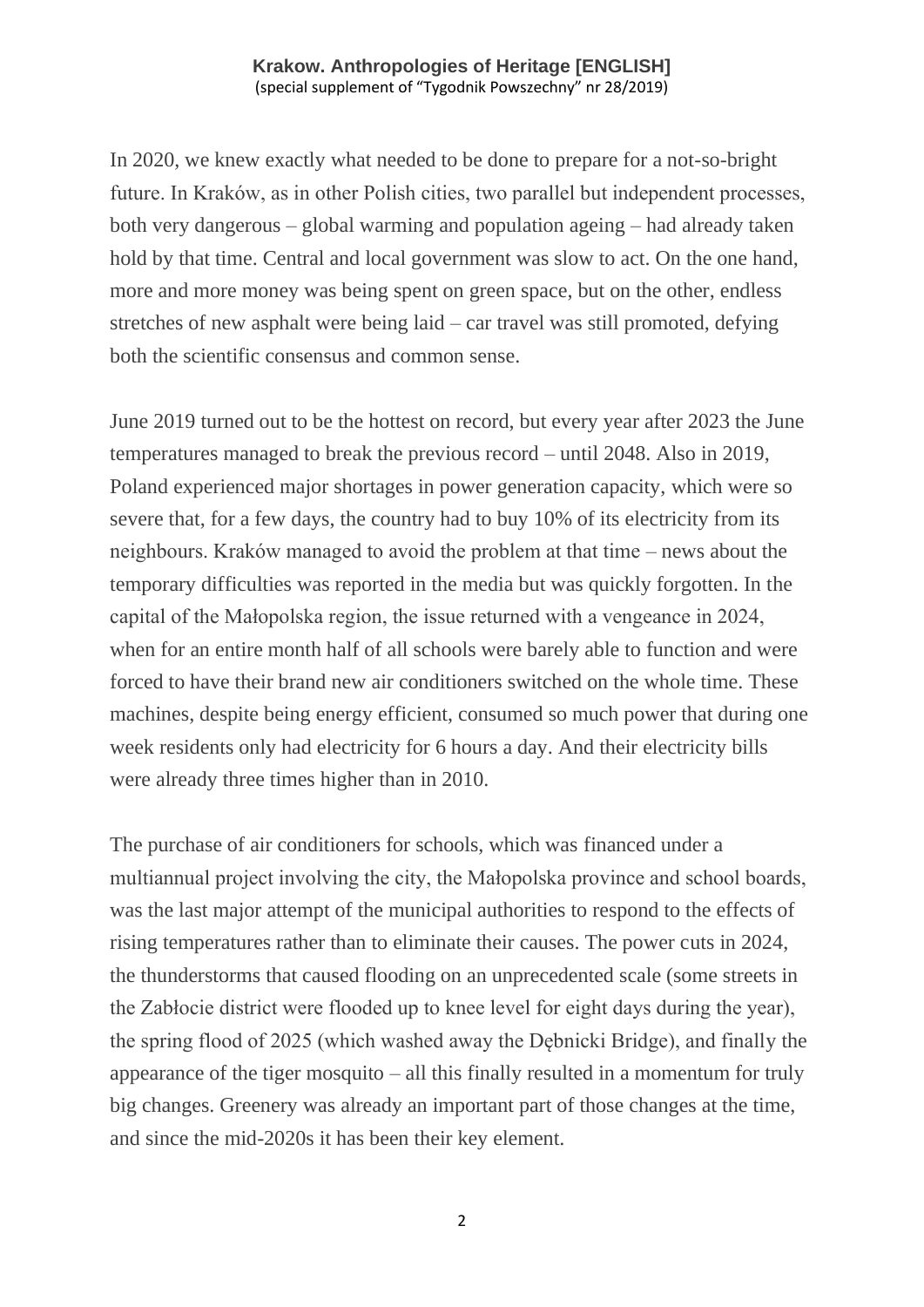The breakthrough was the collapse of the Dębnicki Bridge in 2025, which unexpectedly precipitated a radical change in the way the Aleje Trzech Wieszczów, Kraków's main arterial road, operates. Once the bridge had disappeared, the road suddenly lost its value as a transit route. For two years, the traffic jams were horrendous, but when in 2027 the city was on the point of rebuilding the road bridge, people protested violently. It was hard to believe that scarcely a decade earlier, in 2017, the public had been equally vociferous in opposing minor changes to Kalwaryjska Street, which were introduced to help the trams run faster.

In 2027, however, the climate was completely different, literally and metaphorically. It took just one car-free summer on Aleje Trzech Wieszczów to make local residents – delighted with the new leisure opportunities that the closure of the road had brought – reluctant to let the cars back in. And there was nothing exceptional about it. Times Square in New York has been free of cars since 2009. The trees planted by Kraków's Municipal Greenery Board in the vicinity of the Kijów cinema, the former Cracovia hotel, the National Museum, and the Jubilat department store played a key role in this change.

As a result of the protests, the city authorities had to abandon their plans; instead, a wide bridge was built with tram tracks and a lane for trolleybuses down the middle. It also sported broad pavements and lanes for small electric vehicles, especially the increasingly common electric wheelchair. On the Aleje Trzech Wieszczów itself, some of the trees were replanted closer to the house façades, while diseased trees were cut down and replaced with new ones. In the middle of the road, tram tracks and trolleybus lanes were laid. From the Nowy Kleparz market to the Mateczny Roundabout, the city gained a green river of trees surrounded by fabulous modernist and contemporary architecture. On the stretch between the Grunwaldzkie Roundabout and the Forum Hotel, plane trees were planted – as species well suited to Poland's 2050 climate. The flyover on the Mateczny Roundabout, whose construction had begun in 2023, was rebuilt according to a design by Robert Konieczny, a recent winner of the Mies van der Rohe Prize, Europe's most prestigious architecture award. Transformed into a tropical park elevated above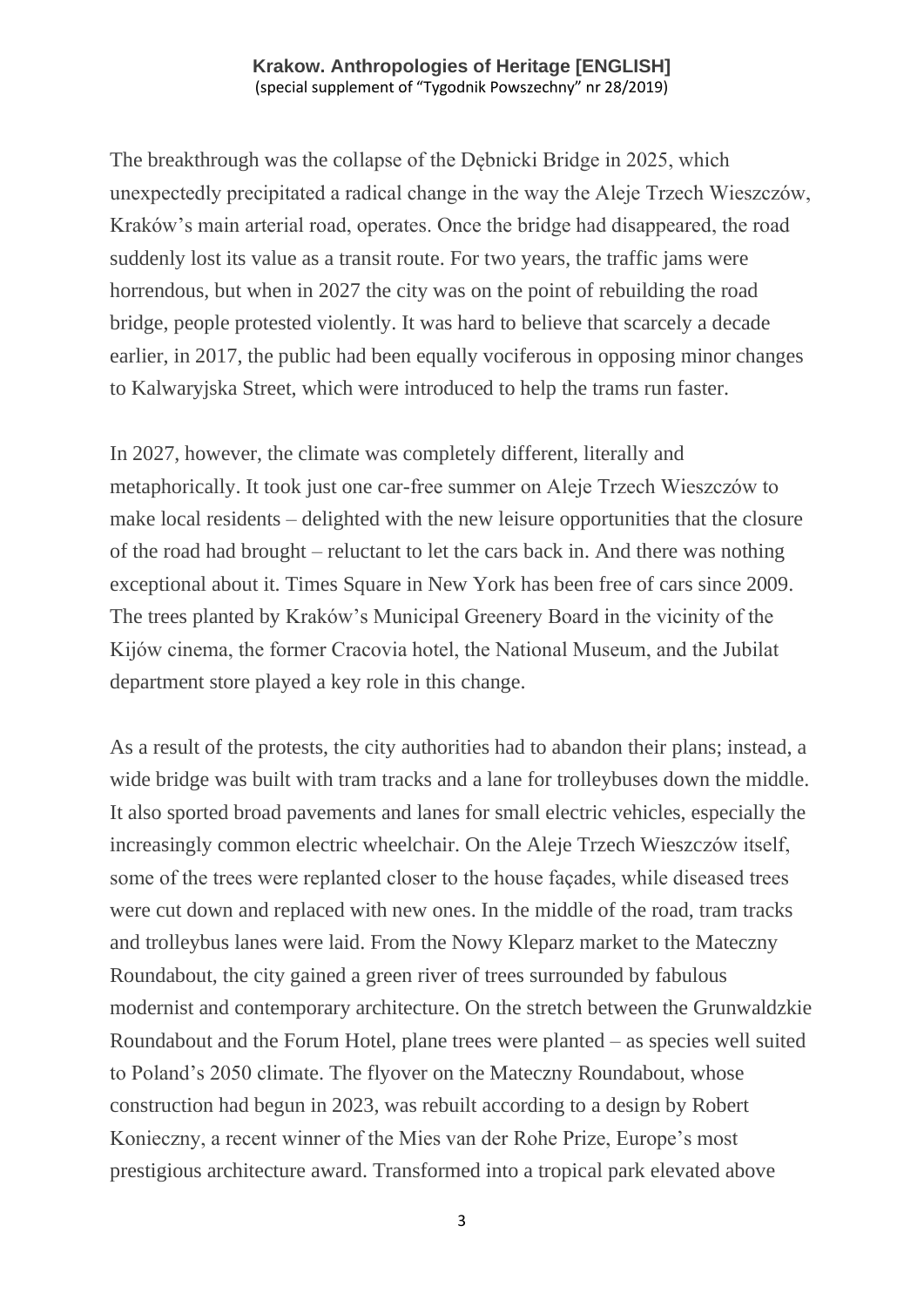street level and covered with a giant white tent, the structure became one of the city's architectural landmarks.

Encouraged by the successful makeover of Aleje Trzech Wieszczów, the Municipal Greenery Board entered the 2030s with new impetus. At that time, the science was already unequivocal – the beneficial impact of trees on global warming was greater than had been thought just two decades earlier. However, the decision to gradually narrow all Kraków's arterial roads to just one lane in each direction, with pavements for pedestrians, tram lines, and lanes for bicycles and small electric vehicles, was met with long and angry protests from residents who were used to the dominance of car traffic.

After Aleje Trzech Wieszczów, the second major breakthrough was the planting of trees along the Opolska-Lublańska-Bora-Komorowskiego arterial road. The widest street in Kraków suddenly became a single carriageway with perfectly designed solutions for electric wheelchairs and bicycles. When combined with the nearby park and the land around the former airfield, this huge reclaimed area was turned into one of Kraków's most popular leisure spots without losing any of its transport functions. Despite its owners' fears, the Serenada shopping mall, which was now surrounded by vegetation as dense as in the jungle, increased its turnover by 15%.

From 2025 to 2045, this gigantic space, stripped of its asphalt, was gradually covered with trees, flower meadows and also some prototype solutions resulting from the marriage of biotechnology and genetics. The vertical walls of grass and flowers erected at that time absorb much more carbon dioxide and have made it possible to prevent the extinction of bees.

The paradigm shift in thinking about green space, transport, and new projects in the city heralded a revolution whose scale rivalled the industrial revolution of the 19th century. Already by 2035, the percentage of journeys made by EPTDs (electric personal transportation devices) rose to 15%, bicycles added another 15%, and public transport was used for half of all journeys around the agglomeration. Cars

4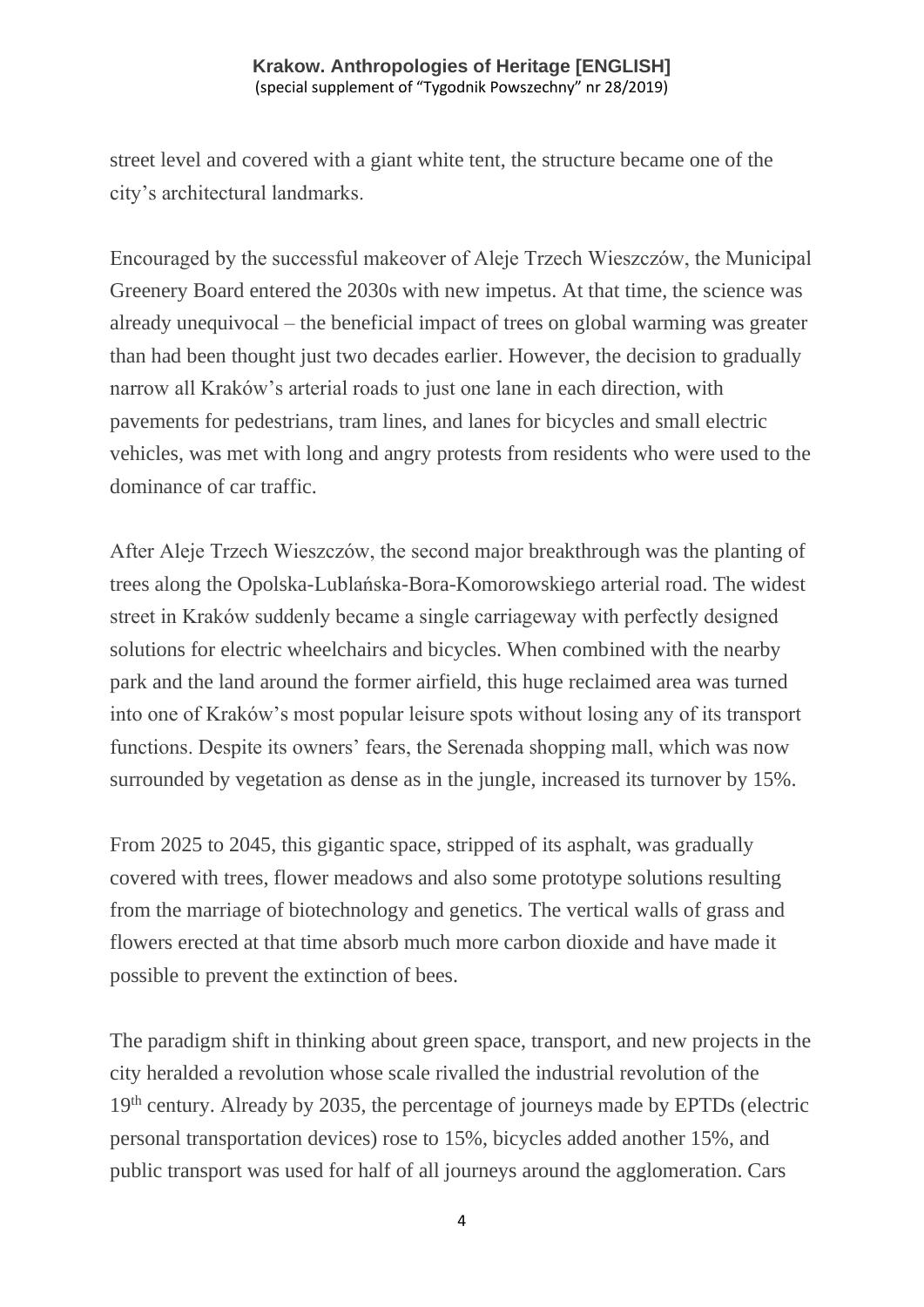accounted for less than 20% of journeys. The green corridors on Dietla, Powstania Warszawskiego, aleja Pokoju, Wielicka, Opolska, and Bora-Komorowskiego changed the way people think about mobility. On single carriageways, traffic jams only occurred on Friday afternoons and when the weather was particularly bad.

Such a radical change would not have been possible without the cooperation of many institutions, and Polish State Railways were an important contributor. The success of the railway station near the Hala Targowa covered market, which became functional in 2021, and the growing need for rail transport within the Kraków agglomeration triggered a wave of spectacular rail investment projects in the Małopolska region. By 2040, the number of dangerous minibuses plying the region's roads had decreased by 80%.

The green revolution of the 2020s and 2030s changed the perspective on the earlier measures introduced in 2015–2020. The impressive projects undertaken by the Municipal Greenery Board at that time turned out to be just a small, although obviously important, prelude to what was to come later.

The added value of the green revolution was that it made life much easier for a large group of Kraków residents – senior citizens. In 2040 the median age was 50, and in 2050 it is already 53. This means that more than half the population of the Kraków agglomeration is older than 50. For this group, a city full of greenery, in which roads are literally hidden in tunnels of vegetation, translates into much better health and well-being and also facilitates mobility. Symbolically, on the 25th anniversary of the city's greening campaign, an application was submitted to the Ministry of Health for the district of Nowa Huta to be recognised as a health resort. It was only red tape which prevented the district, once famous for its huge iron and steel works, from adding the word "Zdrój" (spa) to its name on the occasion of its 100<sup>th</sup> birthday in 2049. Instead, Nowa Huta-Zdrój will most probably appear on maps of Poland in 2052. ©

5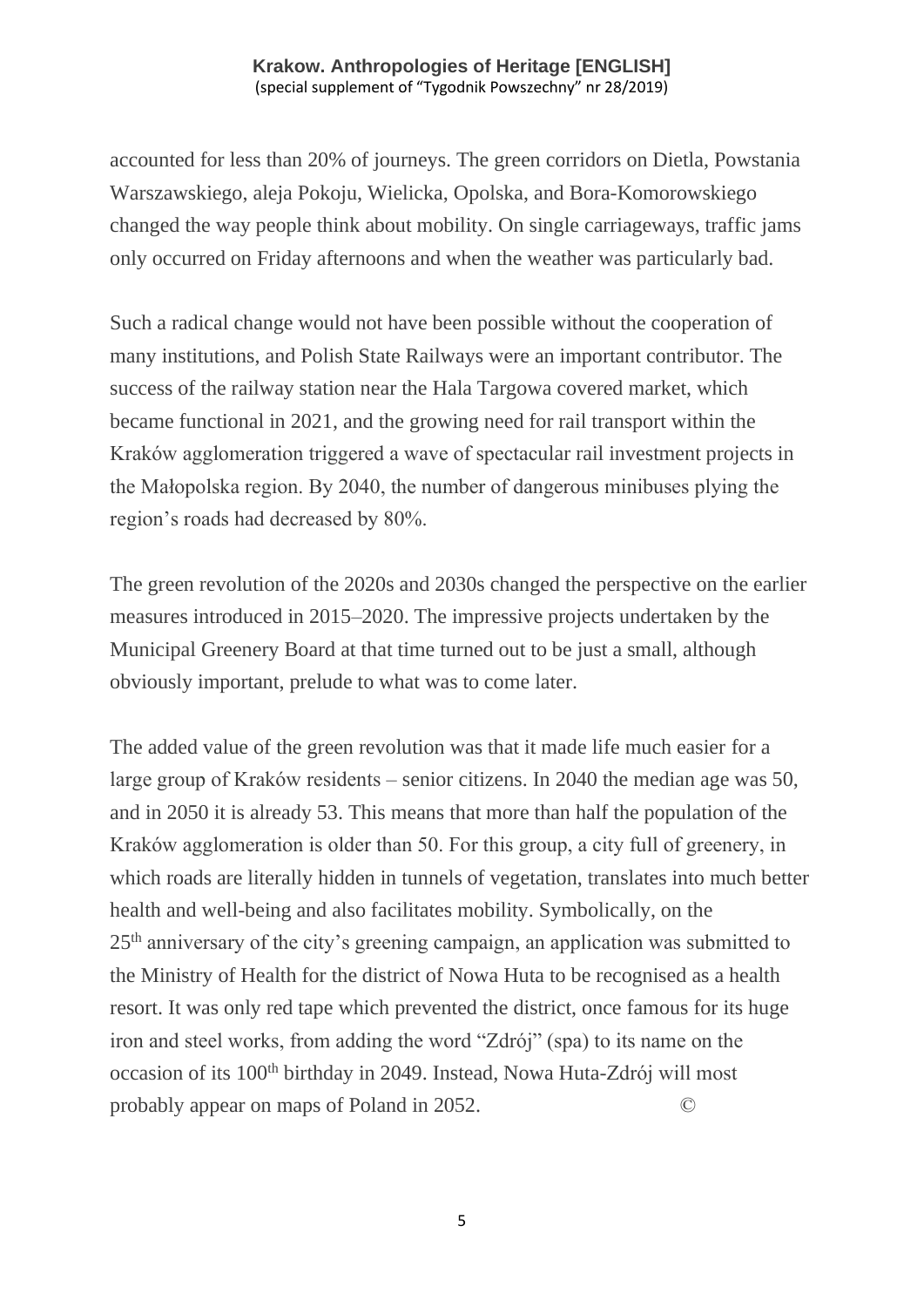**PIOTR KOZANECKI** is head of the Onet.pl News Department and co-author of the Teren Zabudowany (built-up area) blog.

The article appeared in the Special Supplement of "Tygodnik Powszechny" 28/2019. This publication came about thanks to cooperation with the Polish team of the international HERILIGION consortium within the framework of HERA's Uses of the Past programme. The project is financed by the HERA network, NCN, AHRC, FCT, DASTI, NOW, and the European Union under the Horizon 2020 research and innovation programme on the basis of grant agreement no. 649307. The Polish part of the project is carried out at the Institute of Ethnology and Cultural Anthropology at the Jagiellonian University's Faculty of History. The Tygodnik Powszechny Foundation is a partner of the project. [www.heranet.info](http://www.heranet.info/)



N NARODOWE CENTRUM NAUKI

This project has received funding from the European project nas received funding from the coropean<br>Union's Horizon 2020 research and innovation<br>programme under grant agreement No 649307





**Krakow. Anthropologies of Heritage [ENGLISH]**

Supplement to Tygodnik Powszechny 28/2019 EDITORS: Anna Niedźwiedź, Marcin Żyła PHOTO EDITING: Grażyna Makara TYPESETTING: Anna Prusiewicz / DoLasu PROOFREADING: Sylwia Frołow, Grzegorz Bogdał, Maciej Szklarczyk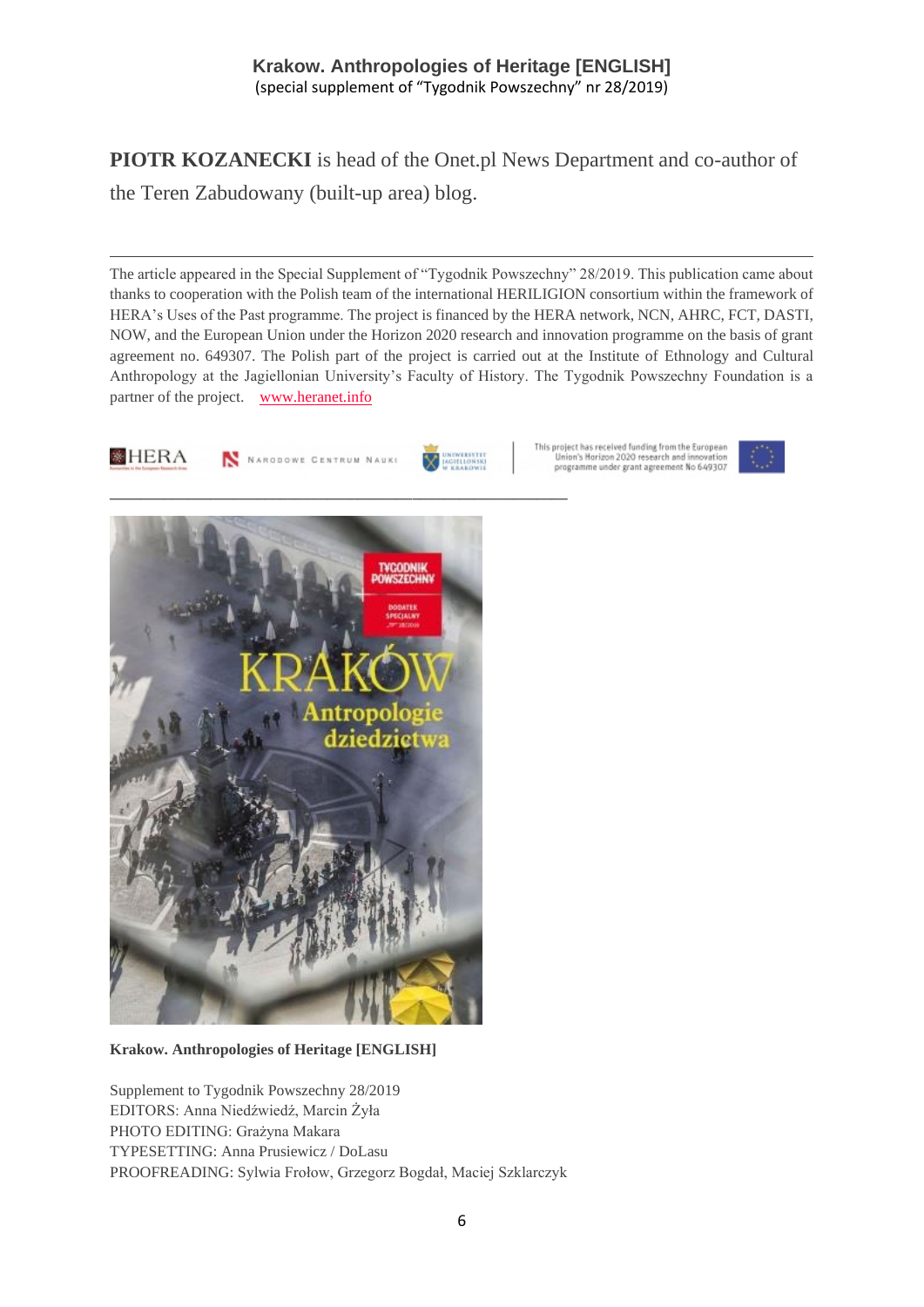TRANSLATION: Jasper Tilbury COVER: view of the Market Square from the tower of St Mary's Church | PHOTO: Beata Zawrzel / Reporter

Kraków 2019, ISBN 978-83-65811-05-9

This special supplement of "Tygodnik Powszechny" was distributed in the Polish version between July 10 and July 16, 2019 together with printed as well as on-line versions ("Tygodnik Powszechny" nr 28/2019). Content is available via open-access websites: Polish: <https://www.tygodnikpowszechny.pl/krakow-antropologie-dziedzictwa-20201> English:

<https://www.tygodnikpowszechny.pl/krakow-anthropologies-of-heritage-english-20340>

#### **CONTENTS:**

[KS. ADAM BONIECKI](https://www.tygodnikpowszechny.pl/autor/ks-adam-boniecki-52) **[Boniecki: My Map of Kraków](https://www.tygodnikpowszechny.pl/boniecki-my-map-of-krakow-159798)** <https://www.tygodnikpowszechny.pl/boniecki-my-map-of-krakow-159798>

[ANNA NIEDŹWIEDŹ](https://www.tygodnikpowszechny.pl/autor/anna-niedzwiedz-1163) **[Heritage Laboratory](https://www.tygodnikpowszechny.pl/heritage-laboratory-159801)** <https://www.tygodnikpowszechny.pl/heritage-laboratory-159801>

[ANNA NIEDŹWIEDŹ](https://www.tygodnikpowszechny.pl/autor/anna-niedzwiedz-1163) **[Mapping Meanings](https://www.tygodnikpowszechny.pl/mapping-meanings-159803)** <https://www.tygodnikpowszechny.pl/mapping-meanings-159803>

[ALICJA BACZYŃSKA-HRYHOROWICZ,](https://www.tygodnikpowszechny.pl/autor/alicja-baczynska-hryhorowicz-20191) [BARTOSZ ARKUSZEWSKI,](https://www.tygodnikpowszechny.pl/autor/bartosz-arkuszewski-20192) [ALICJA SOĆKO-MUCHA,](https://www.tygodnikpowszechny.pl/autor/alicja-socko-mucha-20193) [KAJA](https://www.tygodnikpowszechny.pl/autor/kaja-kajder-20194)  [KAJDER,](https://www.tygodnikpowszechny.pl/autor/kaja-kajder-20194) [ANNA NIEDŹWIEDŹ](https://www.tygodnikpowszechny.pl/autor/anna-niedzwiedz-1163) **[A Street Seen From the Other Side](https://www.tygodnikpowszechny.pl/a-street-seen-from-the-other-side-159817)** <https://www.tygodnikpowszechny.pl/a-street-seen-from-the-other-side-159817>

[MONIKA OCHĘDOWSKA](https://www.tygodnikpowszechny.pl/autor/monika-ochedowska-16005) **[Feet on the Aryan Side](https://www.tygodnikpowszechny.pl/feet-on-the-aryan-side-159816)** <https://www.tygodnikpowszechny.pl/feet-on-the-aryan-side-159816>

[MAGDALENA WADOWSKA,](https://www.tygodnikpowszechny.pl/autor/magdalena-wadowska-20195) [MICHAŁ KUŹMIŃSKI](https://www.tygodnikpowszechny.pl/autor/michal-kuzminski-109) **[Bells and carry-ons](https://www.tygodnikpowszechny.pl/bells-and-carry-ons-159807)** <https://www.tygodnikpowszechny.pl/bells-and-carry-ons-159807>

[KAZIMIERZ S. OŻÓG](https://www.tygodnikpowszechny.pl/autor/kazimierz-s-ozog-20196) **[Post-Glacial Landscape](https://www.tygodnikpowszechny.pl/post-glacial-landscape-159809)** <https://www.tygodnikpowszechny.pl/post-glacial-landscape-159809>

[KAMILA BARANIECKA-OLSZEWSKA](https://www.tygodnikpowszechny.pl/autor/kamila-baraniecka-olszewska-20197) **[Looking Back at Krakus](https://www.tygodnikpowszechny.pl/looking-back-at-krakus-159810)** <https://www.tygodnikpowszechny.pl/looking-back-at-krakus-159810>

[MARCIN ŻYŁA](https://www.tygodnikpowszechny.pl/autor/marcin-zyla-59) **[Kraków is Not Sarajevo](https://www.tygodnikpowszechny.pl/krakow-is-not-sarajevo-159811)**